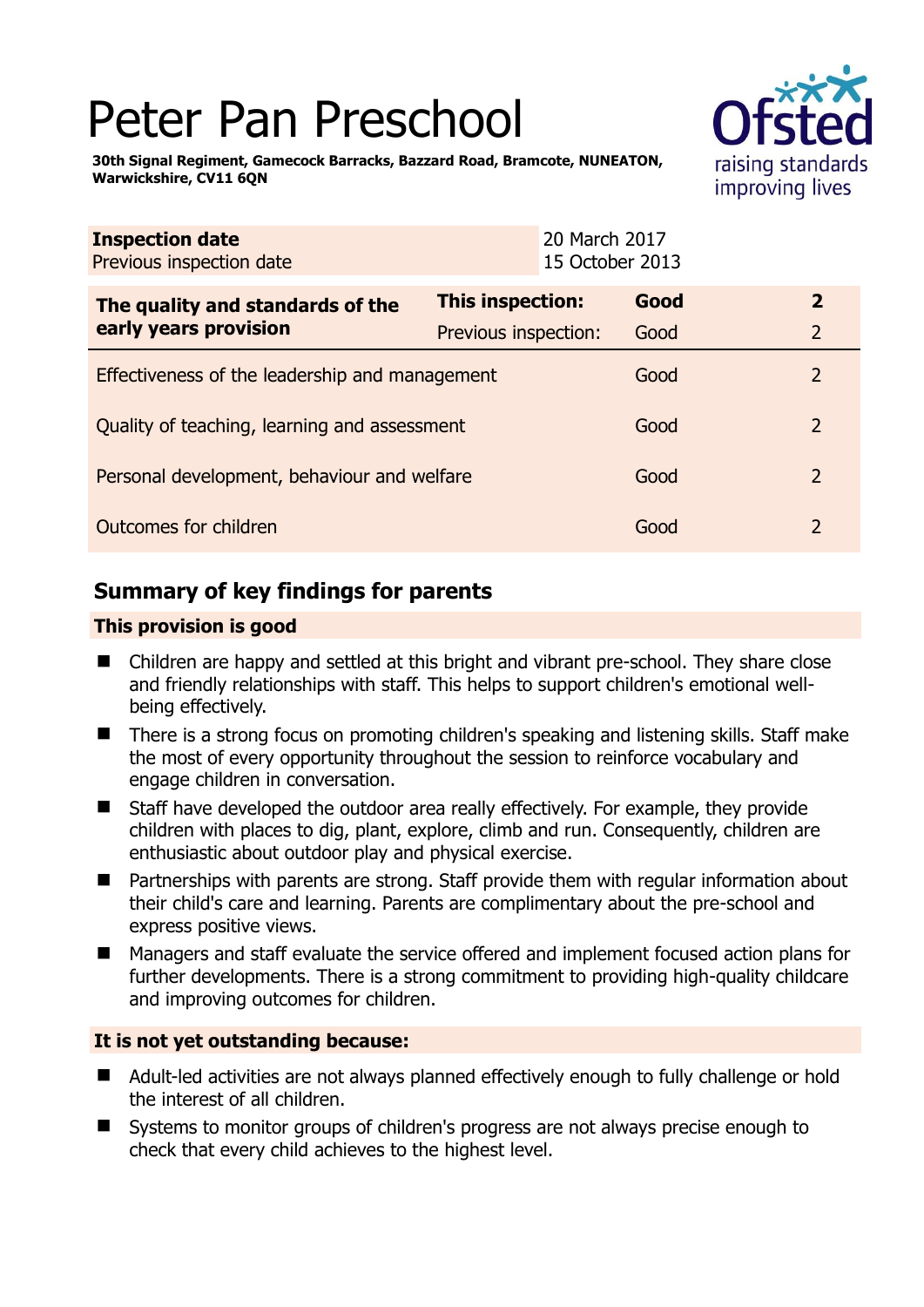## **What the setting needs to do to improve further**

#### **To further improve the quality of the early years provision the provider should:**

- review the planning of adult-led activities so they provide more challenge for children and maintain their focus and attention
- $\blacksquare$  strengthen systems to monitor the progress of groups of children so that they are more accurate and information gained from them can be used to plan activities to help children make more rapid progress.

#### **Inspection activities**

- The inspector observed the quality of teaching during activities indoors and outdoors and assessed the impact this has on children's learning.
- The inspector spoke with staff and children during the inspection.
- The inspector accompanied staff and children on a nature activity in the grounds of the setting.
- The inspector completed a joint observation with the pre-school manager.
- The inspector held a meeting with the pre-school manager and the deputy manager. She looked at relevant documentation and evidence of the suitability of staff working in the pre-school.
- The inspector spoke to a number of parents during the inspection and took account of their views.

#### **Inspector**

Trisha Turney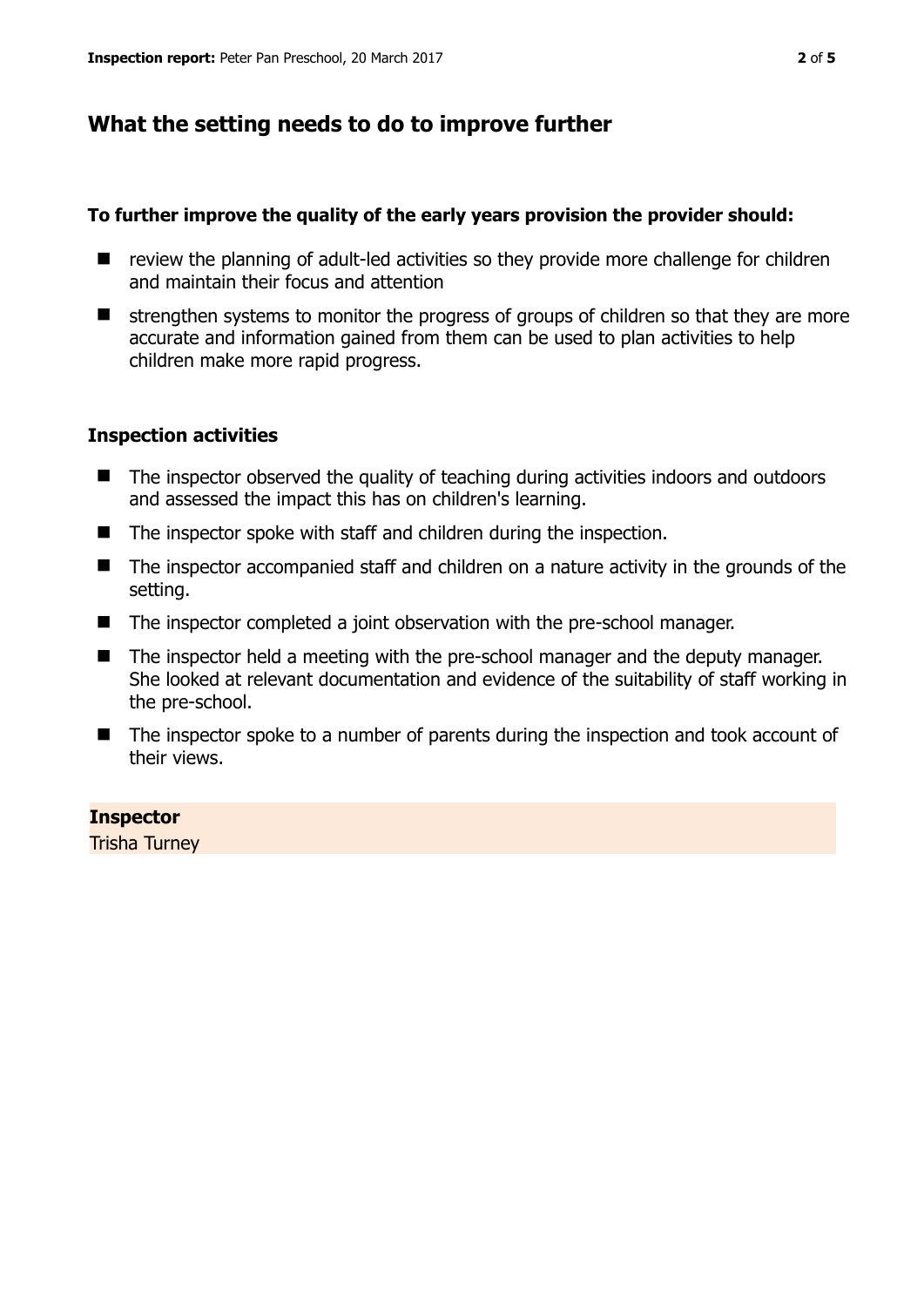## **Inspection findings**

#### **Effectiveness of the leadership and management is good**

Safeguarding is effective. Staff have a clear understanding of child protection procedures and how to report any concerns they may have. An effective recruitment and induction procedure has been implemented which contributes to supporting children's welfare. Staff effectively collaborate with parents and external agencies to best meet children's needs. A safe environment is maintained through the use of effective risk assessment. The management team ensures that observations of teaching, appraisals and supervision sessions are completed to support the continued professional development of staff.

#### **Quality of teaching, learning and assessment is good**

The well-qualified staff team supports children's learning well. Staff make regular observations and assessments of children's learning. They have a good understanding about what children already know and can do and what they need to learn next. Babies benefit from a range of sensory activities and experiences to help them become more mobile. Staff set out activities linked to children's interests. For example, toddlers have great fun exploring a small-world scenario that includes soil, tractors and farm animals. Staff encourage children to explore the natural world. For example, children enjoy hunting for and identifying creatures and plants on an outing in the grounds. Early language and communication skills are fostered well by staff. Babies babble and try out new words in response to interactions from staff. Older children join staff to sing familiar rhymes and songs.

#### **Personal development, behaviour and welfare are good**

The pre-school is an inviting and friendly environment. Staff warmly welcome children and their families. Highly effective procedures have been implemented to help children settle when they join. For example, staff arrange a home visit to get to know children before they start. As a result, children are eager and confident as they enter the pre-school. Staff establish and teach consistent boundaries for children's behaviour. As a result, children learn to play together cooperatively. Older children develop self-care skills well. For example, staff support them appropriately with pouring their own drinks and spreading toppings on crackers. Staff promote children's awareness of a healthy diet and lifestyle. For example, children are provided with healthy snacks and know to wash their hands before eating.

#### **Outcomes for children are good**

Children make good progress from their starting points. Children develop independence and social skills. They behave well and take turns with toys and resources. Children use mathematical language as they play. They competently count and show determination to solve problems as they build structures with blocks. Children develop their creative and imaginative-thinking skills. They learn how to communicate with others and develop their speaking and listening skills. Pre-school children are particularly inquisitive, friendly and chatty. Early literacy skills are emerging. Children enjoy books and stories. Older children are beginning to link letters to the sounds they make. All children are gaining the skills they need for the next stage in their learning, including starting school.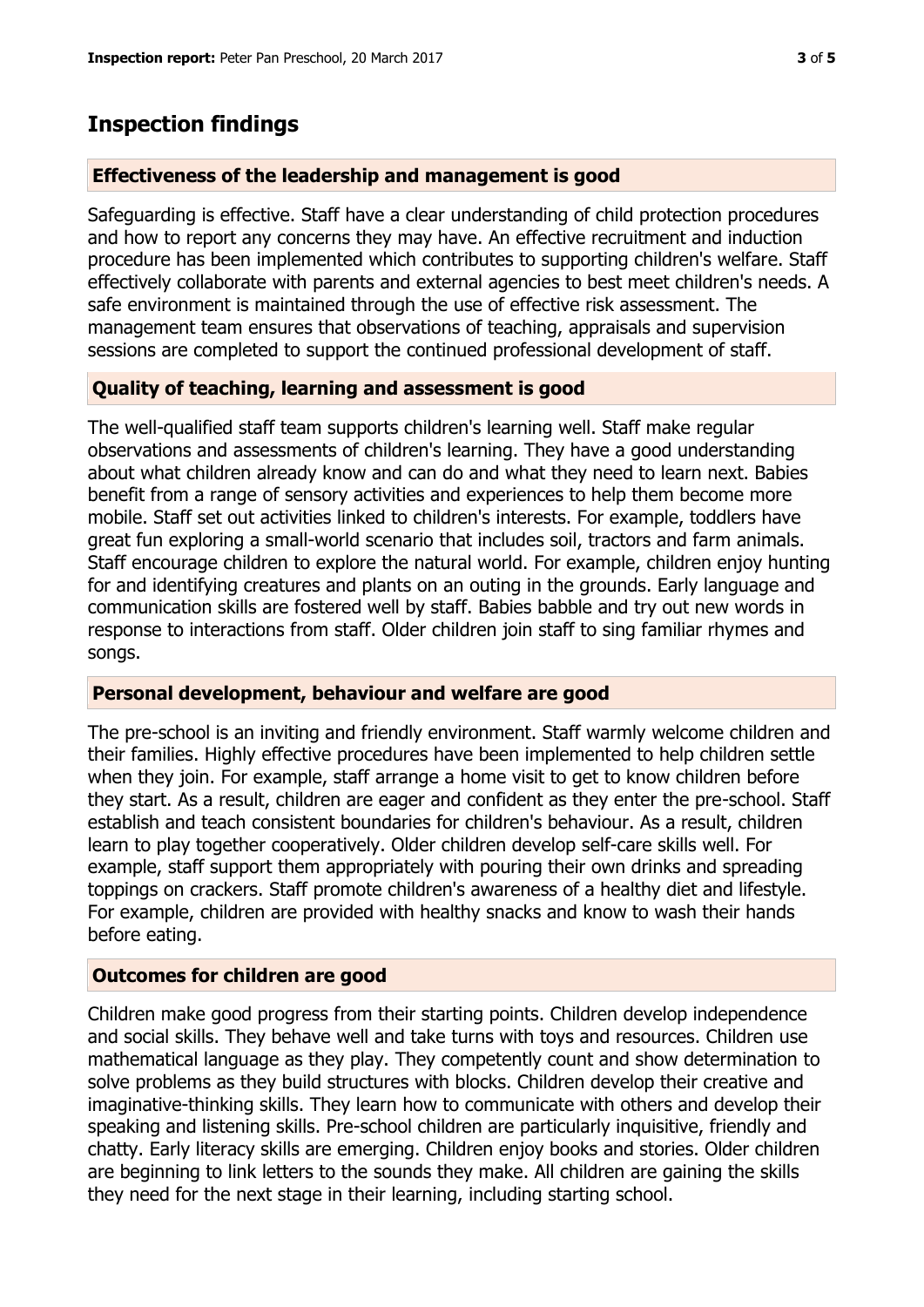# **Setting details**

| Unique reference number                             | EY263407                                                                             |  |
|-----------------------------------------------------|--------------------------------------------------------------------------------------|--|
| <b>Local authority</b>                              | Warwickshire                                                                         |  |
| <b>Inspection number</b>                            | 1064446                                                                              |  |
| <b>Type of provision</b>                            | Full-time provision                                                                  |  |
| Day care type                                       | Childcare - Non-Domestic                                                             |  |
| <b>Registers</b>                                    | Early Years Register, Compulsory Childcare<br>Register, Voluntary Childcare Register |  |
| Age range of children                               | $0 - 4$                                                                              |  |
| <b>Total number of places</b>                       | 63                                                                                   |  |
| Number of children on roll                          | 42                                                                                   |  |
| <b>Name of registered person</b>                    | Peter Pan Pre-School Bramcote (MOD) Committee                                        |  |
| <b>Registered person unique</b><br>reference number | RP521473                                                                             |  |
| Date of previous inspection                         | 15 October 2013                                                                      |  |
| <b>Telephone number</b>                             | 01455 222372                                                                         |  |

Peter Pan Preschool was registered in 1994. The pre-school employs 11 members of childcare staff. Of these, seven hold appropriate early years qualifications at level 3. Two members of staff hold qualifications at level 5. The manager holds a qualification at level 4. The pre-school opens from Monday to Friday all year round. Sessions are from 8am to 5pm Monday to Thursday and from 8am until 1pm on Friday. The pre-school provides funded early education for two-, three- and four-year-old children.

This inspection was carried out by Ofsted under sections 49 and 50 of the Childcare Act 2006 on the quality and standards of provision that is registered on the Early Years Register. The registered person must ensure that this provision complies with the statutory framework for children's learning, development and care, known as the early years foundation stage.

Any complaints about the inspection or the report should be made following the procedures set out in the guidance 'Complaints procedure: raising concerns and making complaints about Ofsted', which is available from Ofsted's website: www.gov.uk/government/organisations/ofsted. If you would like Ofsted to send you a copy of the guidance, please telephone 0300 123 4234, or email enquiries@ofsted.gov.uk.